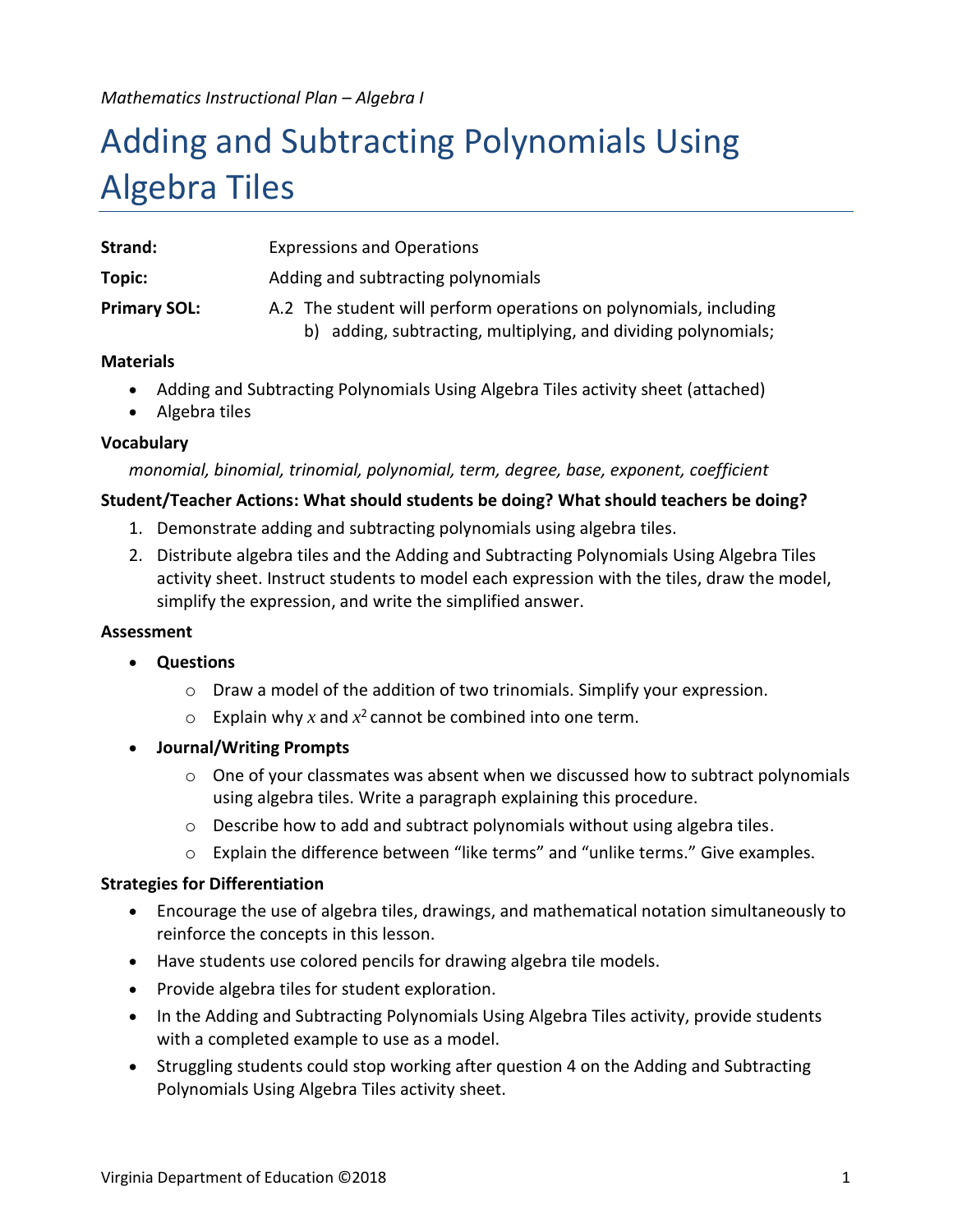#### *Mathematics Instructional Plan – Algebra I*

 Allow students to work with a partner to complete questions 7–9 on the Adding and Subtracting Polynomials Using Algebra Tiles activity sheet.

#### **Note: The following pages are intended for classroom use for students as a visual aid to learning.**

Virginia Department of Education ©2018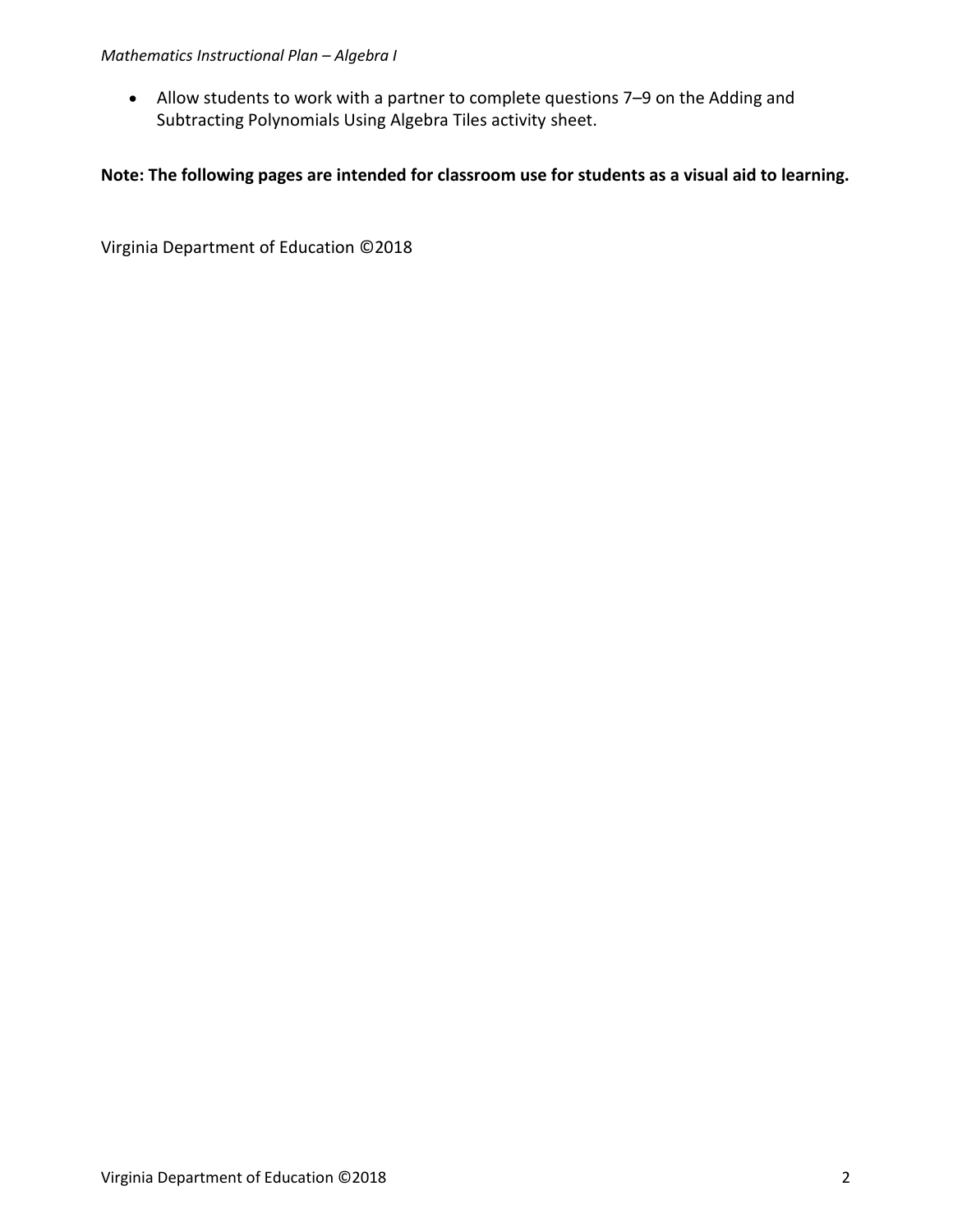### **Adding and Subtracting Polynomials**

Directions: Use the example below to help you simplify the remaining polynomials. Both of your answers should match.

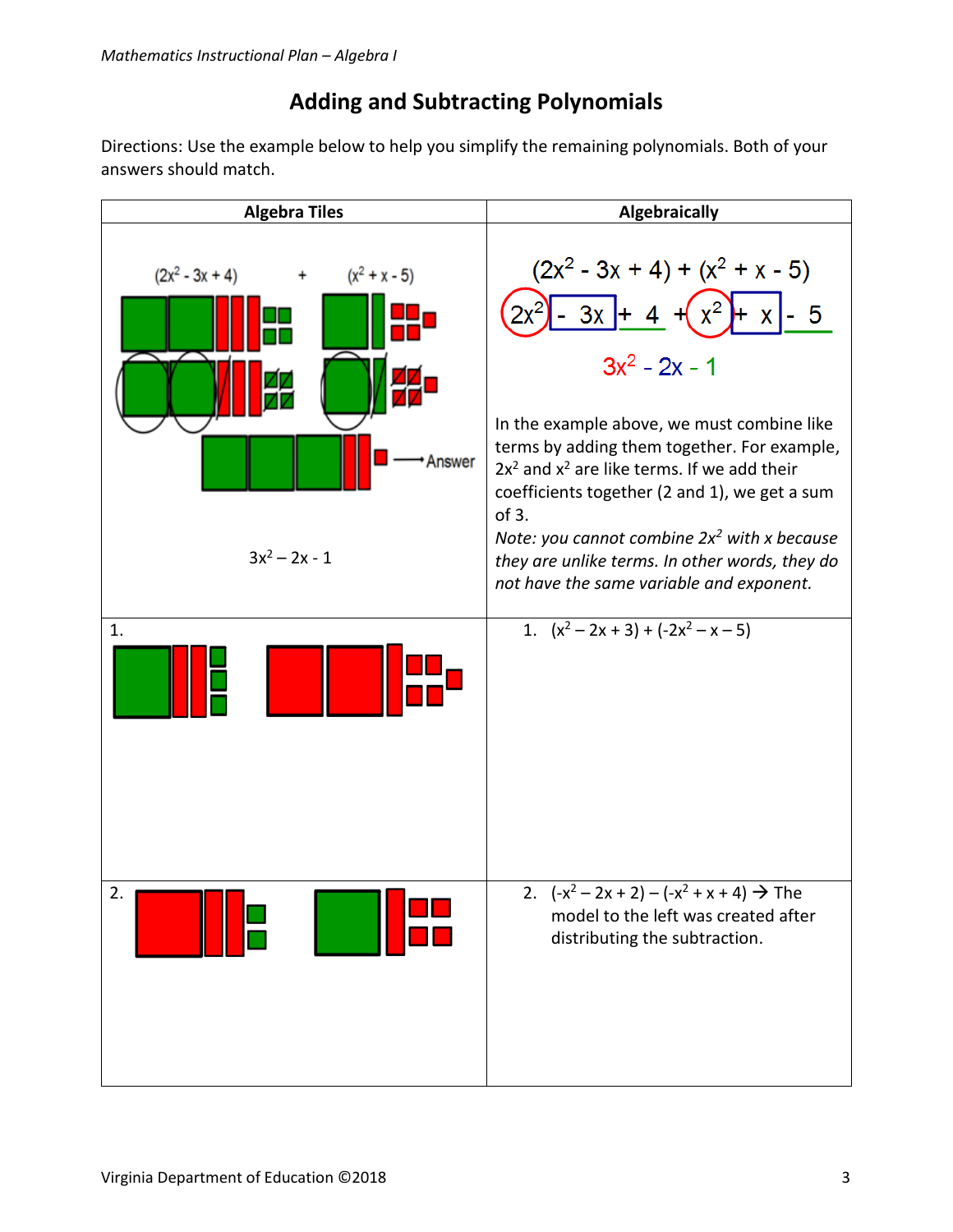## **Adding and Subtracting Polynomials Using Algebra Tiles**

| <b>Name</b> |                                                                                                                                                                       | Date |                                                                                                  |  |
|-------------|-----------------------------------------------------------------------------------------------------------------------------------------------------------------------|------|--------------------------------------------------------------------------------------------------|--|
|             | Draw your model of each problem below the problem. Cancel zero pairs by writing an X on the<br>tiles that cancel. Write your simplified answer in the space provided. |      | Use algebra tiles to model each addition and subtraction problem and find the sum or difference. |  |
|             | 1. $(2x^2 - 7x + 6) + (-3x^2 + 7x)$                                                                                                                                   |      | 2. $(-2x^2 + 3x) + (-7x - 2)$                                                                    |  |
|             | Answer:___________________                                                                                                                                            |      | Answer:____________________                                                                      |  |
|             | 3. $(x^2-4x)-(3x^2+2x)$                                                                                                                                               |      | 4. $(3x^2 - 5x - 2) - (x^2 - x + 1)$                                                             |  |
|             |                                                                                                                                                                       |      | Answer:______________________                                                                    |  |
|             | 5. $(4x^2 + 5x - 9) - (7x^2 + 5x) + (3x^2 - 8x + 6)$                                                                                                                  |      |                                                                                                  |  |
|             | Answer:                                                                                                                                                               |      |                                                                                                  |  |
|             | 6. $(5x^2 - 7x - 1) - (6x^2 + x + 1) + (3x^2 + 4x - 3) - (2x^2 + 5x - 7)$                                                                                             |      |                                                                                                  |  |
|             |                                                                                                                                                                       |      |                                                                                                  |  |
|             | Answer:                                                                                                                                                               |      |                                                                                                  |  |